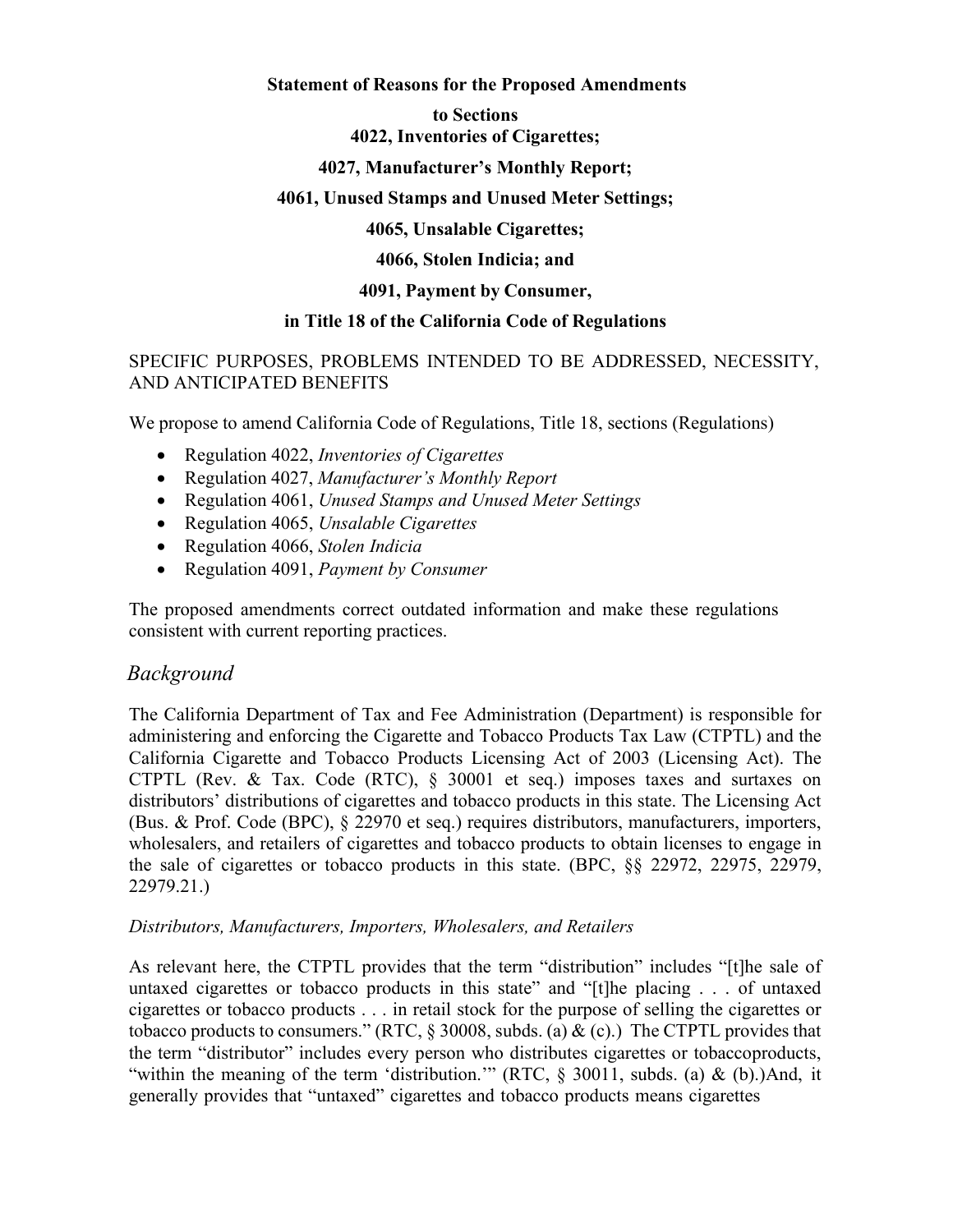and tobacco products that have not been distributed in such a manner as to produce a tax liability under the CTPTL. (RTC, §§ 30005, 30005.5.)

The CTPTL requires distributors to register for a distributor's license (RTC, §§ 30140, 30151) and makes it a crime to engage in business as a distributor without a license. (RTC, § 30149.) The CTPTL requires distributors to purchase tax stamps to pay the taxes imposed on their distributions of cigarettes and affix a tax stamp to each pack of cigarettes before distribution. (RTC, §§ 30161, 30163.) It also requires distributors to file returns reporting the taxes imposed on their distributions of tobacco products and requires distributors to remit payment for those taxes with their returns. (RTC, § 30181, subd. (b).) And, tobacco products are referred to as "tax-paid" after they have been distributed by a licensed distributor who will pay the applicable taxes imposed on the distribution of the tobacco products under the CTPTL.

The CTPTL does not prohibit manufacturers from buying untaxed materials to use to manufacture cigarettes and tobacco products. The CTPTL does provide for manufacturers to sell untaxed cigarettes and tobacco products to licensed distributors (RTC, § 30103), and provides for the original importer (as defined in RTC, § 30019) to sell untaxed cigarettes and tobacco products manufactured outside the United States to a licensed distributor. (RTC, § 30105.) The CTPTL provides that the term "wholesaler" includes any person, other than a licensed distributor, who engages in the business of making sales for resale of tax-paid cigarettes and tobacco products (RTC, § 30016), requires wholesalers to register for a wholesaler's license (RTC, § 30155), and makes it a crime to engage in business as a wholesaler without a license. (RTC, § 30159.) The CTPTL also provides that if any person becomes a distributor without first obtaining a distributor's license, then the taxes and applicable penalties and interest, imposed on the person's distributions of untaxed cigarettes and tobacco products are immediately due and payable (RTC, § 30210), and the taxes, interest, and penalties are subject to being immediately assessed and collected by the seizure and sale of the person's property. (RTC, §§ 30211, 30212.) The CTPTL does not define the term "retailer" and the CTPTL does not apply to a retailer, unless the retailer is also a distributor, manufacturer, importer, or wholesaler.

## *Taxes and Surtaxes on Distributors' Distributions of Cigarettes and Tobacco Products*

RTC section 30101 in the CTPTL imposes a tax upon every distributor of cigarettes and the tax applies to the distribution of each cigarette. The rate of the RTC section 30101 tax was five mills (\$0.005) per cigarette distributed from October 1, 1967, through December 31, 1993, and the rate of the tax has been six mills (\$0.006) per cigarette or \$0.12 per pack (\$0.006 x 20 cigarettes) distributed since January 1, 1994.

In November 1988, California voters passed Proposition 99, known as the "Tobacco and Health Protection Act of 1988" (Prop. 99). Among other things, Prop. 99 imposed a surtax on every distributor of cigarettes at the rate of 12.5 mills (\$0.0125) per cigarette or \$0.25 perpack (\$0.0125 x 20 cigarettes) distributed. Prop. 99 imposed a tax on every distributor of tobacco products, based on the wholesale cost of the products distributed, at a rate equivalent to the combined rate of the taxes imposed on cigarettes by the Prop. 99 surtax and the other provisions of the CTPTL, which only included the RTC section 30101 tax at the time. Prop. 99 also added RTC section 30121, subdivision (b), to the CTPTL to provide that tobacco products "includes, but is not limited to, all forms of cigars, smoking tobacco, chewing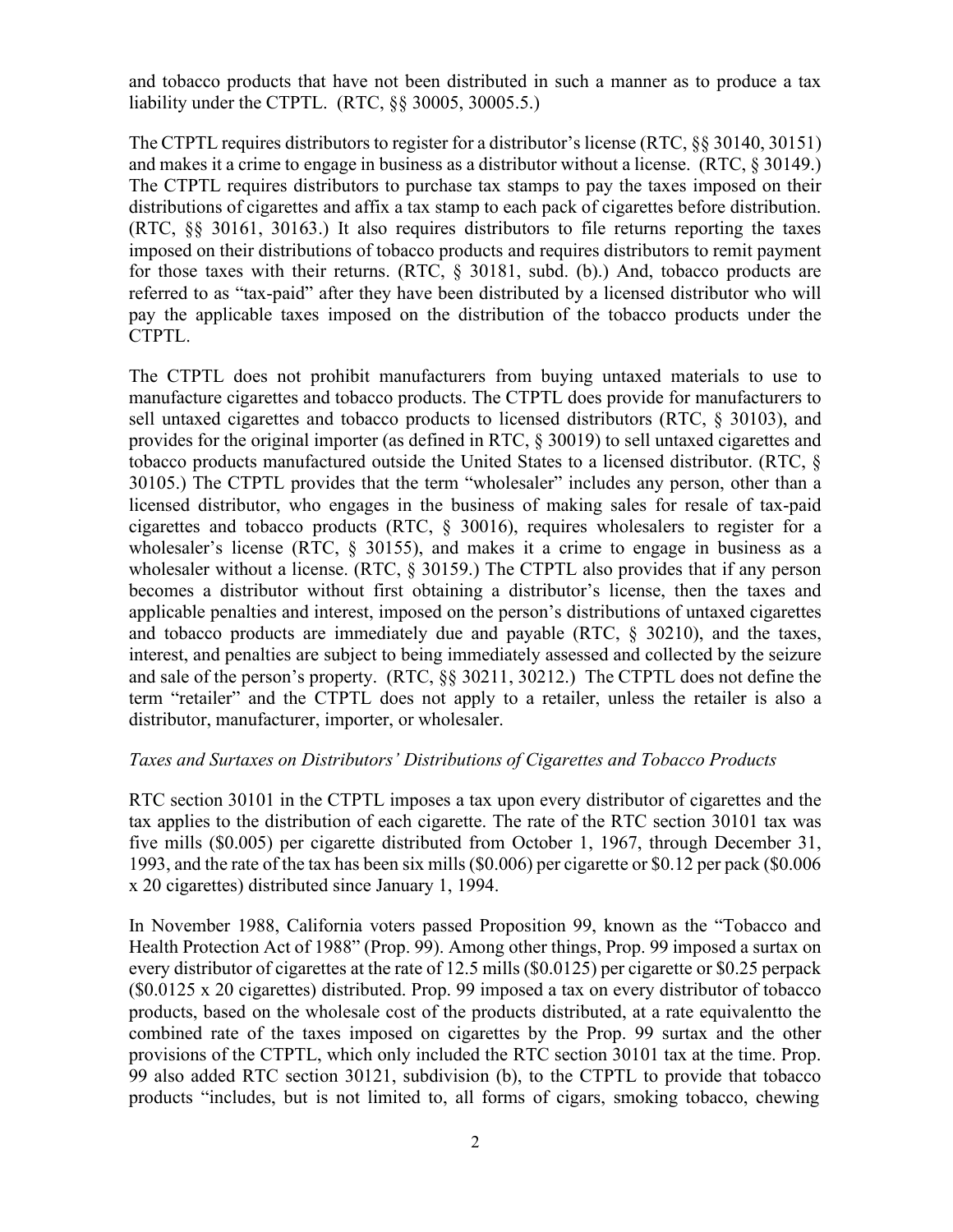tobacco, snuff, and any other articles or products made of, or containing at least 50 percent, tobacco, but does not include cigarettes." Prop. 99's surtax on the distribution of cigarettes and equivalent tax on the distribution of tobacco products are both codified in RTC section 30123 in the CTPTL.

In November 1998, California voters passed Proposition 10, known as "The Children and Families First Act" (Prop. 10). The purpose of Prop. 10 was to create county commissions to provide early childhood medical care and education. Prop. 10 imposed an additional surtax on every distributor of cigarettes at the rate of 25 mills (\$0.025) per cigarette or \$0.50 per pack distributed. Prop. 10 imposed a tax on every distributor of tobacco products (as defined in RTC, § 30131.1, subd. (b), which was identical to RTC, § 30121, subd. (b) quoted above), based on the wholesale cost of the products distributed, at a rate equivalent to the rate of the Prop. 10 surtax on cigarettes. Prop. 10's surtax on the distribution of cigarettes and equivalent tax on the distribution of tobacco products are both codified in RTC section 30131.2 in the CTPTL.

On November 8, 2016, California voters passed Proposition 56, known as "The California Healthcare, Research and Prevention Tobacco Tax Act of 2016" (Prop. 56), which went into effect on April 1, 2017. As relevant here, Prop. 56 imposed an additional tax on every distributor of cigarettes at the rate of 100 mills (\$0.10) per cigarette or \$2.00 per pack distributed, which increased the combined cigarette tax rate from \$0.87 per pack to \$2.87 per pack. And, Prop. 56 imposed a tax on every distributor of tobacco products based on the wholesale cost of the products, at a rate equivalent to the rate of Prop. 56's tax on cigarettes. Prop. 56's tax on the distribution of cigarettes is codified in RTC section 30130.51 in the CTPTL and Prop. 56's equivalent tax on the distribution of tobacco products is imposed by RTC section 30123 in the CTPTL (discussed above).

## *Refunds*

The CTPTL authorizes the Department to prescribe regulations for issuing refunds or credits to distributors on their purchase of unused cigarette tax stamps. (RTC, § 30176.) Similarly, RTC section 30177 authorizes the Department to prescribe regulations for refunds or credits to distributors on their purchase of cigarette tax stamps that have been affixed to packages of cigarettes that have become unsalable prior to distribution, or that have become unsalable after distribution and have been returned for credit or exchange, and the Department has proof of such return or destruction.

## *Reports*

The Department has broad authority to prescribe reports from licensees to carry out the CTPTL and the Licensing Act. RTC section 30182 authorizes the Department's prescription of reports from distributors. RTC section 30188 authorizes the Department's prescription of reports from wholesalers. BPC section 22979.24 authorizes the Department's prescription of reports from manufacturers and importers. RTC section 30454 provides the Department additional authority to require distributors and other persons to report shipments of cigarettes or tobacco products from a point outside this state to a point within this state.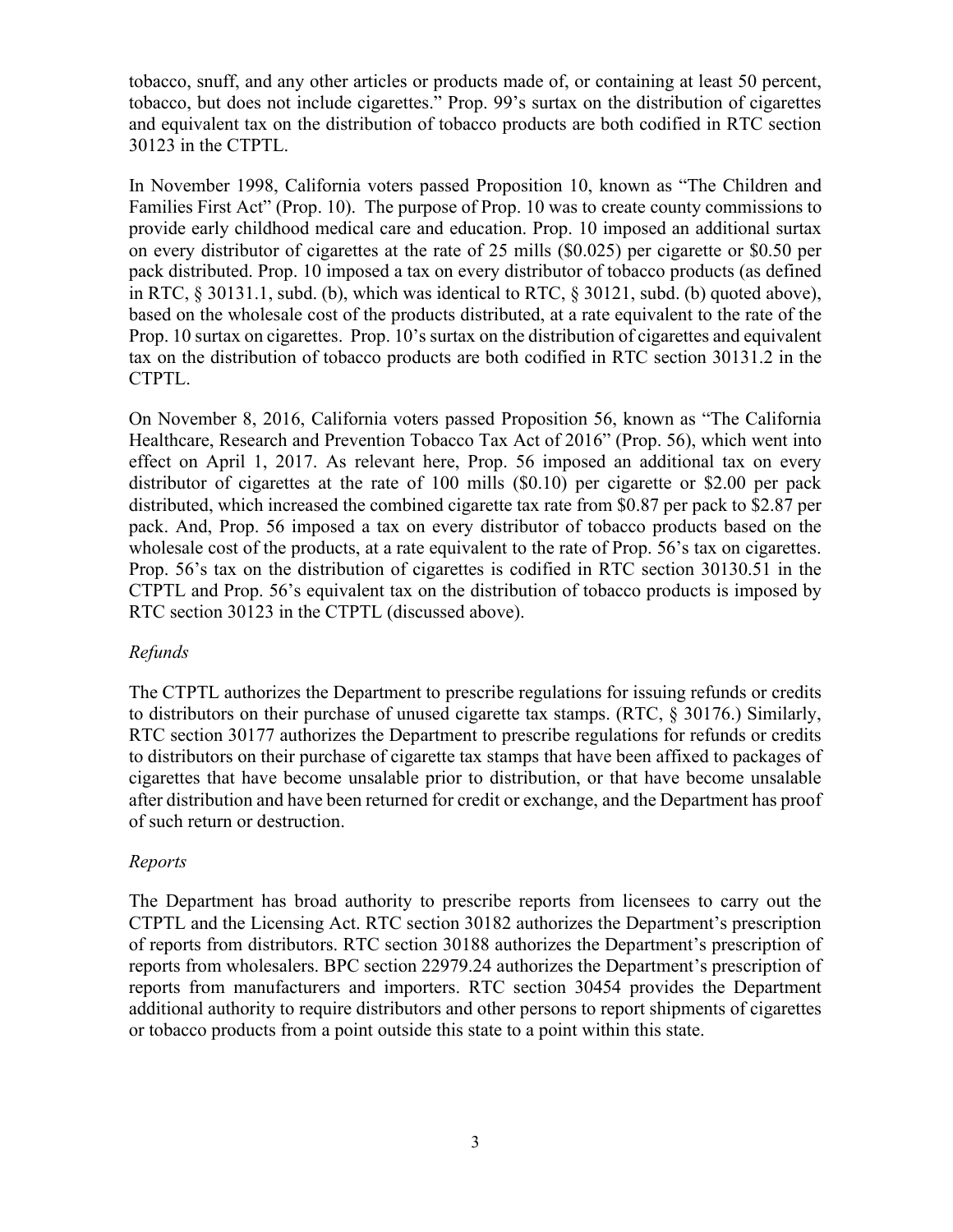#### *Cigarette Tax Uniformity Reporting*

The Department participates with the Federation of Tax Administrators (FTA). The FTA has a Tobacco Tax Uniformity Project, the mission of which is to provide an opportunity for government and industry to partner for the efficient and effective reporting and remittance of cigarette and tobacco taxes, to minimize cigarette and tobacco tax evasion, and to act as an information resource to stakeholders. The first point in the Tobacco Tax Uniformity Projects plan to combat cigarette and tobacco tax evasion is for all states to adopt and implement uniform reporting guidelines. Beginning with the May 2020 reporting period (due June 25, 2020), tax forms filed by cigarette manufacturers, importers, distributors, and wholesalers were updated to include the FTA uniformity reporting standards.

## *Payment by Consumer*

Excise tax is imposed on the sale or use of untaxed cigarettes and tobacco products in this state. (RTC,  $\&$  30008, subds. (a) & (b).) RTC section 30187 provides that a consumer or user of cigarettes or tobacco products whose use of untaxed cigarettes or tobacco products is subject to tax must file a report with the Department if the tax has not been collected from the consumer by a licensed distributor. A consumer most commonly is subject to tax when purchasing cigarettes and tobacco products from an out-of-state seller, but an exemption applies when an individual brings no more than 400 cigarettes into this state for his or her own use. (RTC, § 30106.) The report must contain the amount of cigarettes and tobacco products received by the consumer and any other detail prescribed by the Department. (RTC, § 30187.) Additionally, RTC section 6201 provides that use tax is imposed on the storage, use, or consumption in this state to tangible personal property purchased from a retailer for storage, use, or consumption in this state.

# *Interested Parties Process*

Originally, the Department proposed amendments to Regulations 4022, 4027, 4061, 4065, 4066, and 4091 as part of a package of amended CTPTL regulations that also included Regulations 4011, *Distributors Not Engaged in Business in this State*; 4034, *Report of Shipments to Consumers*; and 4063.5, *Exported Tax-Paid Tobacco Products*. An initial discussion paper and proposed amendments were provided to the public and a meeting with interested parties was held on November 1, 2018 to discuss the proposed amendments. The Department received comments related to the proposed amendments to Regulations 4011, 4034, and 4063.5 and decided to postpone those revisions. The Department did not receive any written comments from interested parties related to the amendments proposed for Regulations 4022, 4027, 4061, 4065, 4066, or 4091.

# *Proposed Amendments*

The proposed amendments to Regulation 4022, *Inventories of Cigarettes;* Regulation 4027, *Manufacturer's Monthly Report*; Regulation 4061, *Unused Stamps and Unused Meter Settings;* Regulation 4065, *Unsalable Cigarettes*; Regulation 4066, *Stolen Indicia*; and Regulation 4091, *Payment by Consumer* will correct outdated information and make these regulations consistent with current reporting practices, delete references to specific obsolete tax forms, and replace references from the Board of Equalization to the California Department of Tax and Fee Administration or Department. In lieu of the references to the forms, the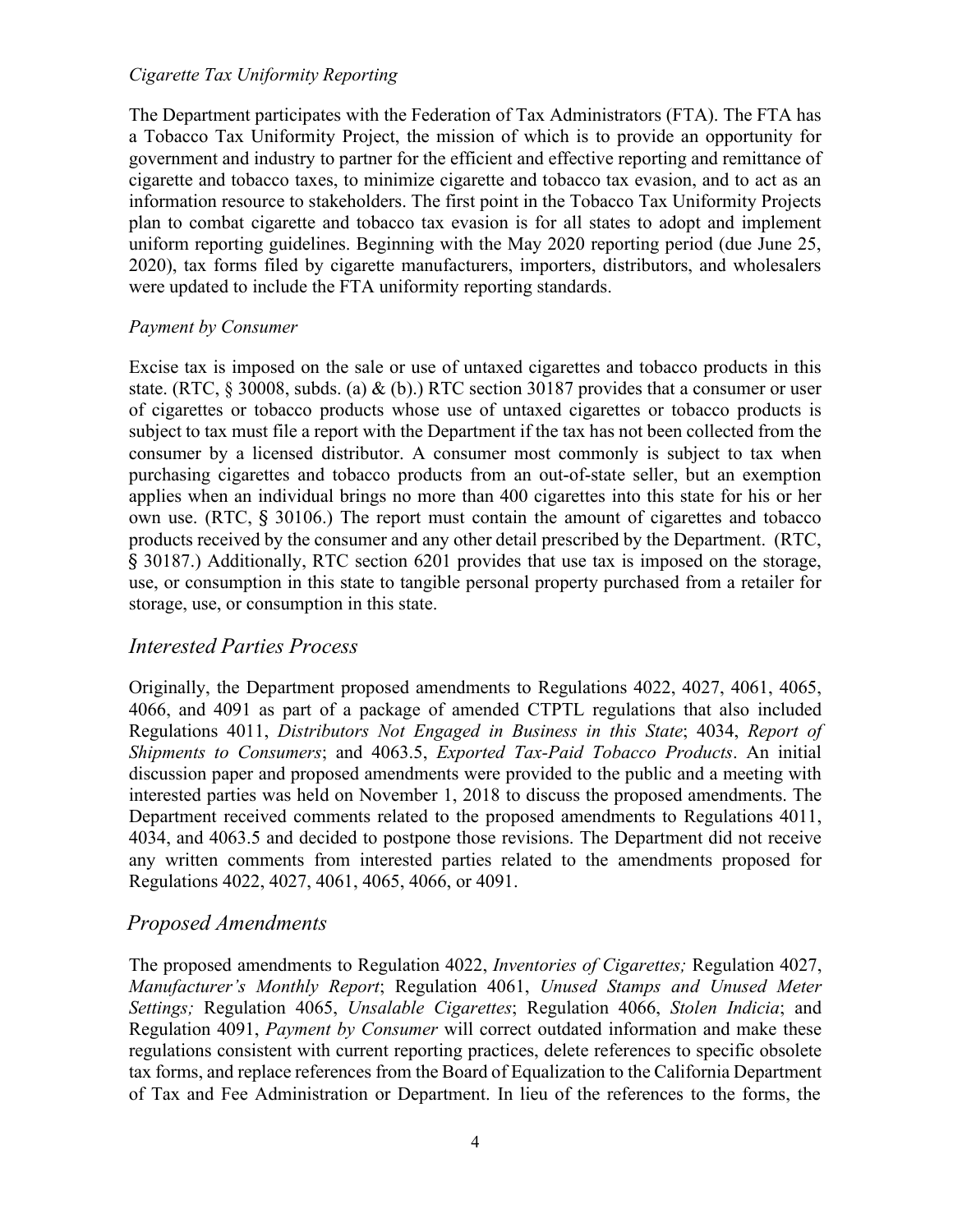regulations incorporate the forms' reporting requirements. The proposed revisions are as follows:

# Regulation 4022, *Inventories of Cigarettes*

Regulation 4022 requires cigarette distributors and wholesalers to file a monthly report that reconciles their inventory of cigarettes. The proposed amendments would clarify that importers are also required to file the monthly report. The proposed amendments would specify that the report is due on the  $25<sup>th</sup>$  day of each month. Additionally, the proposed amendments update references from the Board of Equalization to the Department. The proposed amendments also remove references to meters and meter impressions, as these technologies are no longer in use. Additionally, staff proposes removing the current subdivision (b) in its entirety as the language is duplicative of the information in renumbered subdivision (a).

The proposed amendments remove references to obsolete forms, BOE 501-CD, *Cigarette Distributor's Tax Report* and BOE 501-CW, *Cigarette Wholesalers Report*, that are no longer in use. Instead, a new subdivision (c) was added that explains the required information to be included in reports submitted by a distributor or importer of cigarettes with respect to disbursements of cigarettes made by the licensee. Subdivision (d) was added and explains the required information in reports submitted by a distributor, importer, or wholesaler of cigarettes with respect to the receipt of cigarettes by the licensee.

## Regulation 4027, *Manufacturer's Monthly Report*

Regulation 4027 prescribes the information to be contained in monthly reports required to be filed with the Department by cigarette manufacturers and tobacco products manufacturers or importers. A proposed amendment changes the title of Regulation 4027 to "*Cigarette Manufacturer and Tobacco Products Manufacturer or Importer Monthly Return and Schedules.*" The proposed amendments also add the word "importers" to subdivisions (a) and (c) as the provisions of Regulation 4027 apply to both manufacturers and importers of tobacco products. Subdivision (a) was also amended to correct the reporting due date from the  $20<sup>th</sup>$  day of the month to the  $25<sup>th</sup>$  day of the month. Subdivision (a) was amended to update reportinformation that conforms with FTA uniformity standards and to remove reporting requirements on obsolete forms BOE-501-MC, *Manufacturer's Report of Cigarettes Released from Storage in California or Shipped into California,* and BOE-501-MT, *Manufacturer's Report of Tobacco Products released from Storage in California or Shippedinto California*. Revised subdivision (b) and new subdivisions (c) and (d) replace these formreferences with a list of the reporting information that the Department requires from manufacturers of cigarettes or manufacturers and importers of tobacco products. The proposed amendments update references from the Board of Equalization to the Department throughout the regulation, and references to Revenue and Taxation Code (RTC) sections 30102, 30103, and 30105 were added.

## Regulation 4061, *Unused Stamps and Unused Meter Settings*

Regulation 4061 prescribes the process by which a distributor may obtain a refund or credit of unused cigarette tax stamps. The proposed amendments remove references to meters in the title and subdivision (a) since that technology is no longer in use. Subdivision (a) was also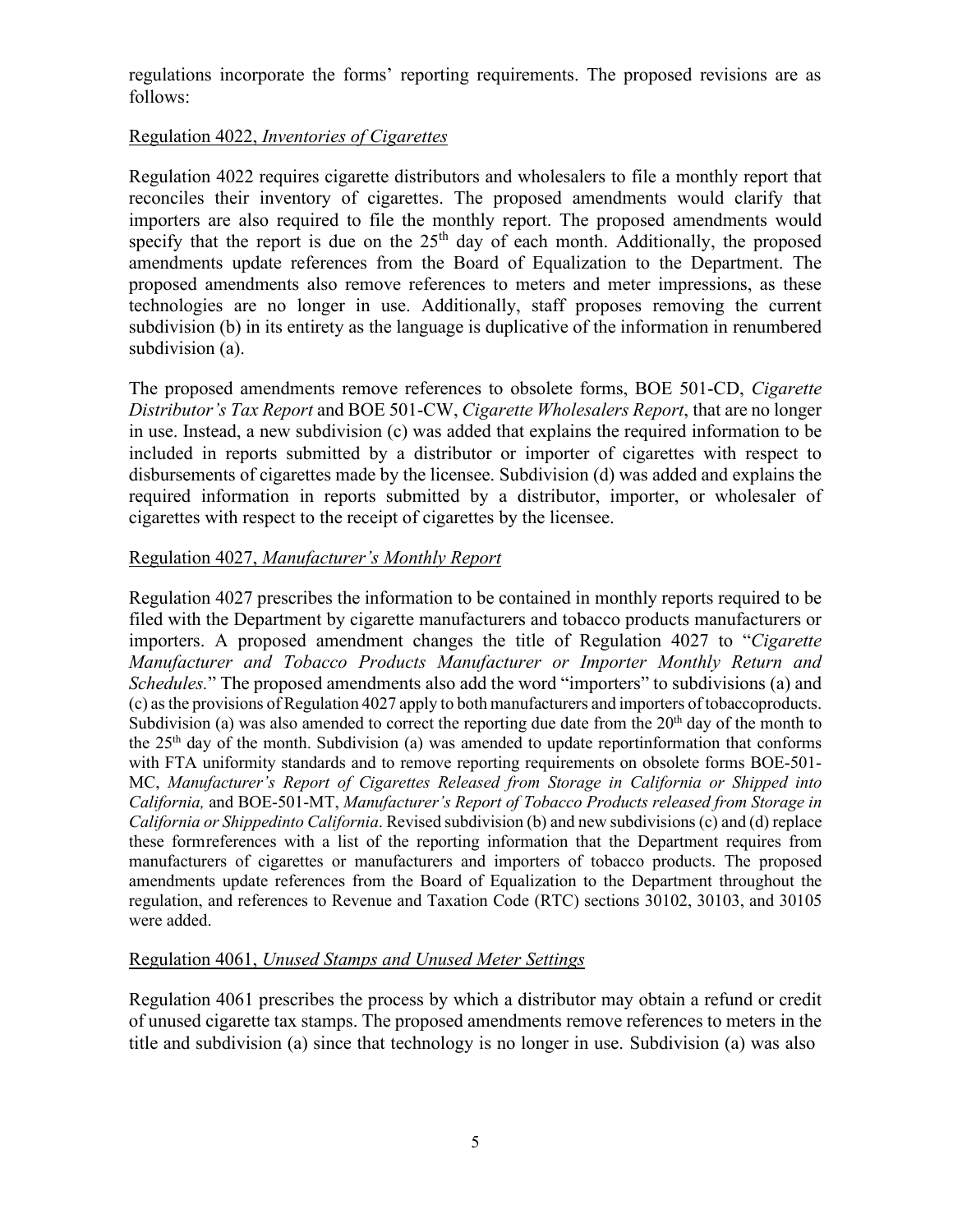revised to update the instructions for claiming refunds or credits by a distributor of unused stamps returned to the Department. The amendments include deleting instructions for claimants to use form BOE-1024, *Claim for Refund for California Tax Stamps,* and replacing it with a list of the information the Department requires claimants to provide to substantiate a claim for refund. Additionally, the proposed amendments update the language in subdivision (b) to clarify that an "unused stamp" is a tax stamp on a tax stamp roll that has not been affixed to a package of cigarettes. The language in subdivision (c) related to refunds or credits of stamps affixed to packages of cigarettes and their obliteration has been deleted since the regulation only relates to unused stamps; Regulation 4065 prescribes the process for obtaining a refund when tax stamps have been affixed to packs of cigarettes. The proposed amendments update references from the Board of Equalization to the Department throughout the regulation.

## Regulation 4065, *Unsalable Cigarettes*

Regulation 4065 prescribes the process by which a distributor may obtain a refund or credit when cigarette tax stamps are affixed to packs of cigarettes that have become unsalable. The unnumbered paragraph of the regulation was revised to be numbered as subdivision (a). New subdivision (a) was amended to remove the reference to meters since that technology is no longer in use, and to update references from the Board of Equalization to the Department. The new subdivision also provides an itemized list of the information claimants must provide to substantiate a claim for refund for cigarettes that have become unsalable.

Subdivision (b) was added to clarify how a Department employee is to confirm that a cigarette tax stamp has been properly made unrecognizable after a refund or credit has been verified as valid. This proposed addition also explains that the Department employee must provide the distributor a certification of the amount of tax stamps that are acceptable to include in their claim.

Subdivision (c) was added to clarify that, before a claim is granted, the distributor must provide a copy of the credit memorandum or affidavit from the manufacturer for the returned stock. These documents must indicate the number of cigarette tax stamps that were affixed to the returned packages of cigarettes.

Subdivision (d) was added to clarify that, in the event cigarettes are not returned to the manufacturer, a distributor shall provide proof of the destruction of cigarettes with tax stamps when they are unfit or unsalable by destroying them in the presence of an employee authorized to witness the destruction.

## Regulation 4066, *Stolen Indicia*

Regulation 4066 provides that no refund is available based on a distributor's assertion that cigarette tax stamps have been lost due to theft or unexplained disappearance. Staff proposes removing references to "meter settings" and "meter impressions" in Regulation 4066, as these technologies are no longer used. The word "unaffixed" was added before "stamps" for clarity.

## Regulation 4091, *Payment by Consumer*

Regulation 4091 prescribes the process by which consumers of cigarettes or tobacco products must report and pay tax when the tax is imposed on the consumer, such as when untaxed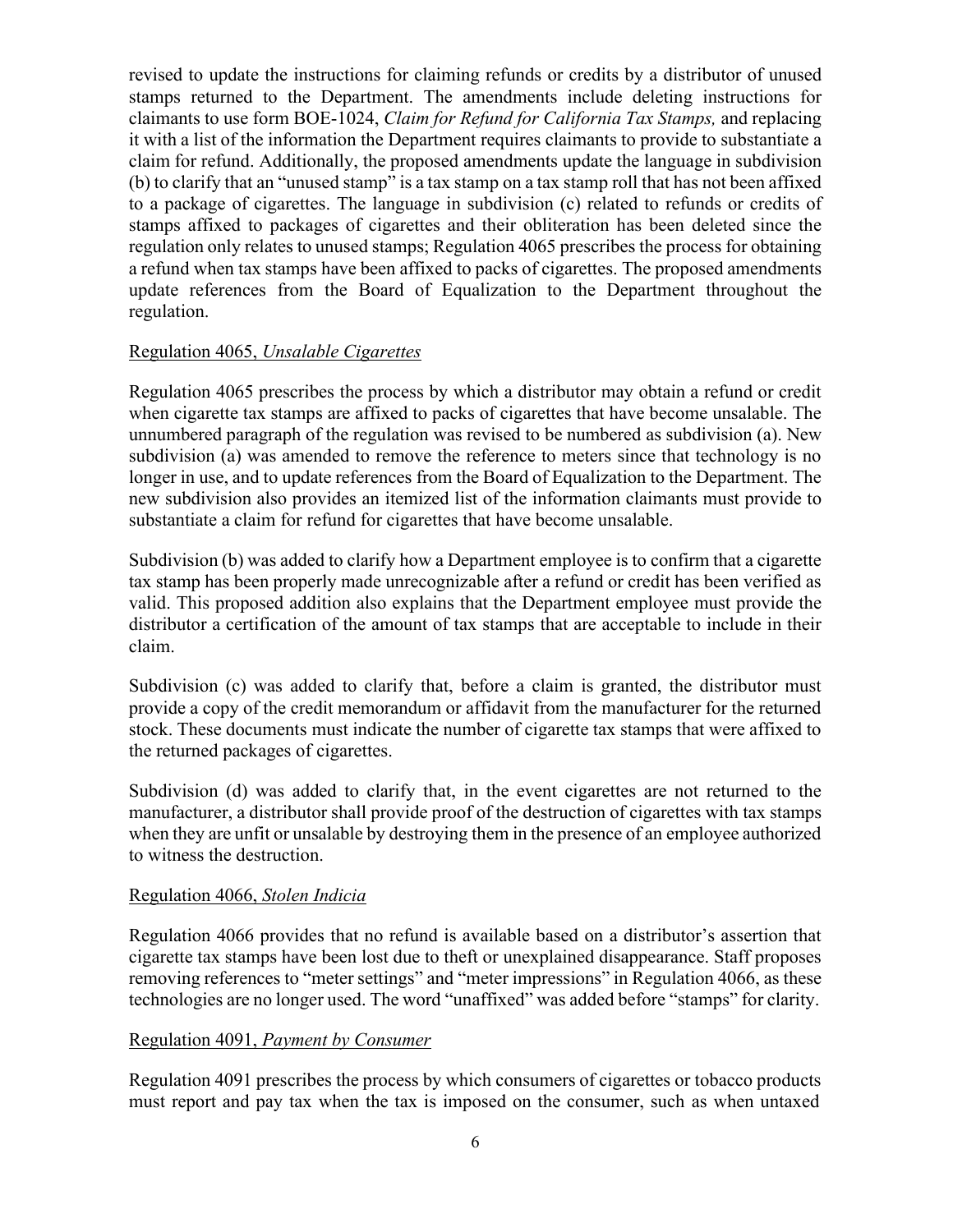cigarettes or tobacco products are shipped to the consumer from an out-of-state retailer. The proposed amendments in subdivision (a) remove reference to form BOE-501-CI, *Cigarette and Tobacco Products Excise Tax Return,* and replace it with a list of the information the Department requires for a submission to be considered a valid return. In subdivision (a) and (b), staff added "cigarette and tobacco products taxes" to clarify the tax for which consumers or users are liable with respect to this regulation. In addition, the proposed amendments update references from the Board of Equalization to the Department throughout the regulation.

# *Economic Impact Assessment*

The proposed amendments to Regulations 4022, 4027, 4061, 4065, 4066, and 4091 impact cigarette and tobacco products manufacturers, importers, distributors, and wholesalers. As of May 12, 2021, the number of active accounts were as follows:

- 761 Cigarette & Tobacco Products Distributor License,
- 27,551 Cigarette & Tobacco Products Retailer License,
- 381 Cigarette & Tobacco Products Wholesaler License,
- 2 Cigarette & Tobacco Transporter Permit,
- 144 Cigarette Distributor/Importer,
- 1 Cigarette Floor Stock Retailer,
- 60 Cigarette Internet Excise Tax,
- 60 Cigarette Internet Use Tax,
- 24 Cigarette Manufacturer,
- 33 Cigarette Manufacturer/Importer License,
- 49 Cigarette Tax Stamp,
- 199 Cigarette Wholesaler,
- 772 Tobacco Products Distributor,
- 209 Tobacco Products Manufacturer/Importer License,
- 189 Tobacco Products Manufacturers/Importer, and
- 322 Tobacco Products Wholesaler accounts.

It should be noted that a person may have more than one account type. There are no comparable Federal regulations. In the absence of Federal regulation, state regulation is needed, and the Department is the state agency responsible for administering state, local, and district sales and use tax. The Department considered whether to begin the formal rulemaking process to adopt the proposed amendments at this time or, alternatively, whether to take no action at this time. No additional alternatives were considered.

The amendments are needed to correct outdated information and make these regulations consistent with current reporting practices. The benefits of the regulatory changes are the result of goals developed by the agency based on broad statutory authority. Although the statewide dollar costs and benefits from these regulatory changes are unknown, the amendments provide clarification and guidance to cigarette and tobacco products manufacturers, importers, distributors, and wholesalers which will assist in their compliance and reporting. The amendments are also consistent with statutory requirements. As such, the Department anticipates that the proposed amendments will have little to no economic impact on businesses. The Department anticipates: